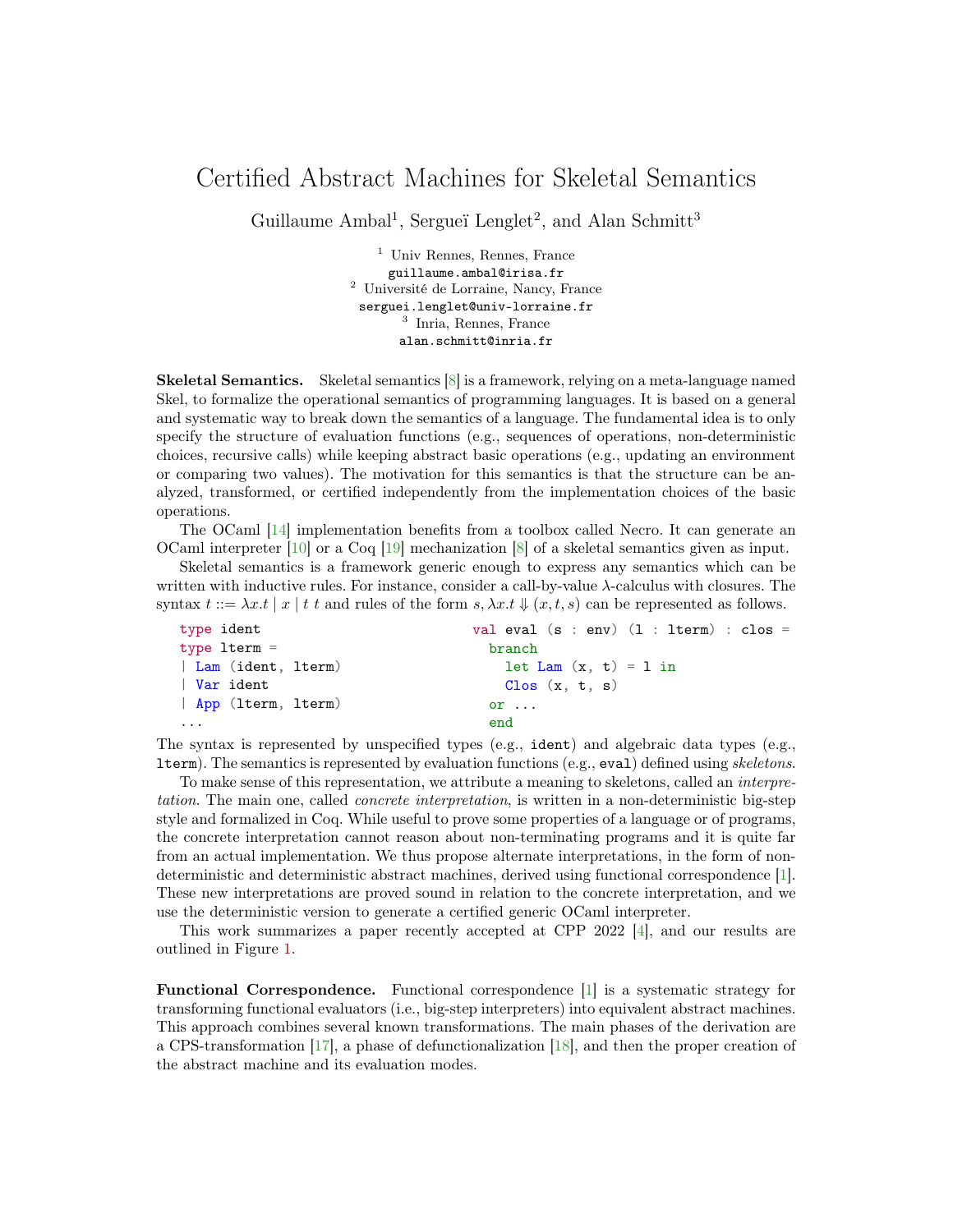Certified Abstract Machines for Skeletal Semantics Ambal, Lenglet, and Schmitt



Figure 1: Summary of our work and comparison with related work

<span id="page-1-0"></span>The technique of functional correspondence has been manually applied to many languages with many different features [\[5,](#page-2-6) [2,](#page-2-7) [16,](#page-2-8) [7,](#page-2-9) [6,](#page-2-10) [3,](#page-2-11) [12,](#page-2-12) [13\]](#page-2-13), showing its robustness and usefulness. Recently, a tool was also developed for the automatic application of the technique [\[9\]](#page-2-5).

Abstract Machines. We apply by hand the standard strategy of functional correspondence on the concrete interpretation of skeletal semantics (i.e., the big-step semantics of the metalanguage Skel). Since the input semantics is non-deterministic, we obtain a non-deterministic abstract machine (NDAM) for Skel. While the transformation is classic, a novelty of our approach is to use it at the meta-level. This yields a generic abstract machine that can be proved sound once and for all, independently of the input language.

To create a deterministic executable version (AM), we proceed similarly but use a more involved CPS-transformation with two continuations [\[11\]](#page-2-14), allowing for checkpoints and backtracking during a computation.

The concrete interpretation was already defined in the Coq proof assistant. Our two new abstract machine interpretations are formalized in Coq, and we certify them independently from the skeletal semantics (language) we are interested in. First, we prove that the NDAM is equivalent to the standard concrete interpretation. Second, the AM is proved sound with respect to the NDAM, i.e., if the AM finds a result, then the NDAM can also find the same result. The AM does not necessarily find a result, as it can get stuck in an infinite computation. By transitivity, the AM is also sound w.r.t. the concrete interpretation.

Certified Interpreter. Using the Coq extraction mechanism [\[15\]](#page-2-15) on the deterministic abstract machine, we obtain a certified OCaml interpreter that can be instantiated with any language. From a user-defined language written as a skeletal semantics, the existing framework [\[8\]](#page-2-0) can automatically produce the Coq deep embedding, which itself can be used to instantiate our extracted interpreter. We therefore obtain a certified interpreter for the language at no extra cost for the user.

The advantage of working at the meta-level, i.e., proving correctness once and for all languages, has a drawback: the execution happens in the meta-language, namely Skel. In contrast, the previous tool [\[10\]](#page-2-2) produces a more efficient OCaml interpreter and allows the user to work at the level of the language, e.g.,  $\lambda$ -terms, but without any guarantees.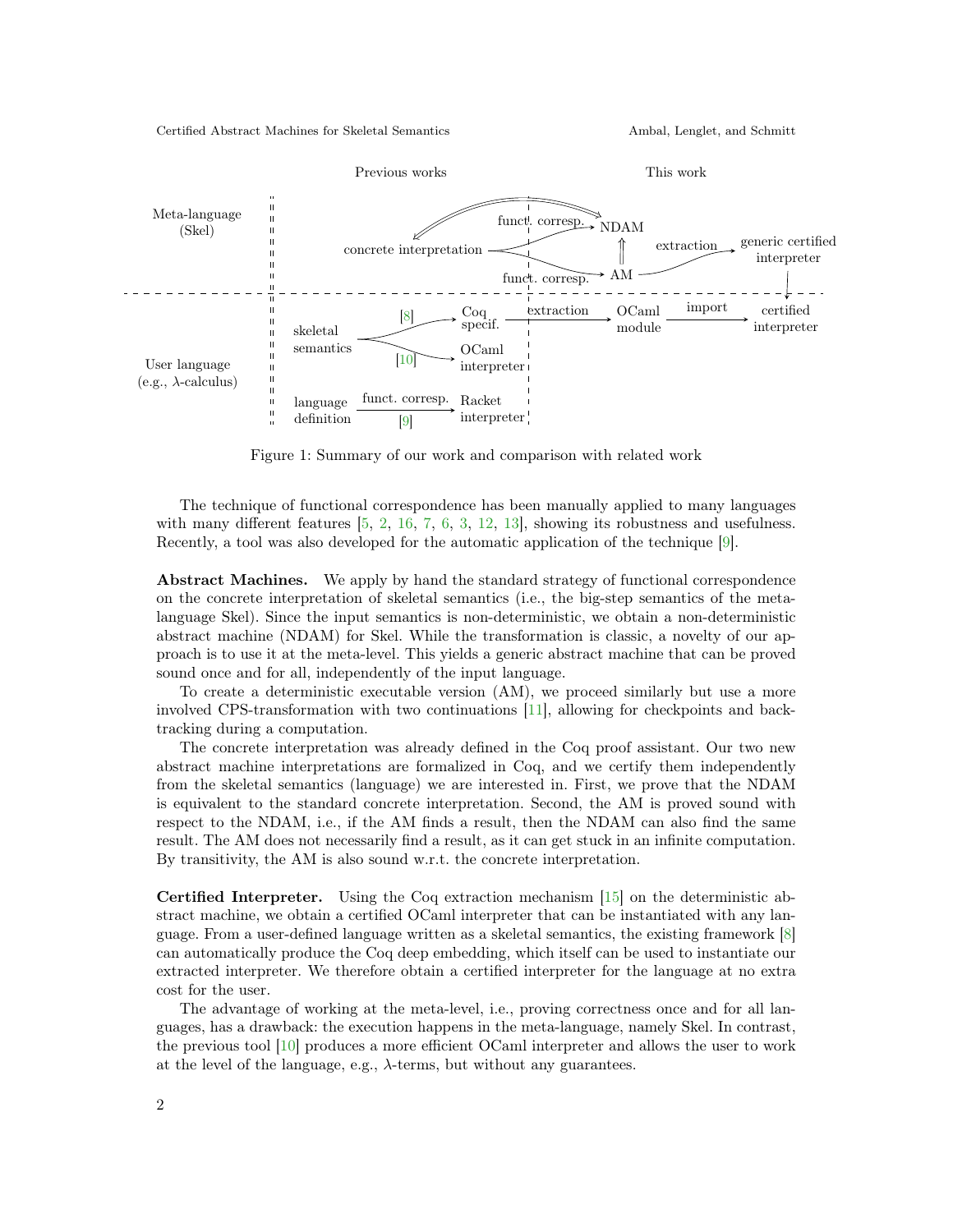## References

- <span id="page-2-3"></span>[1] Mads Sig Ager, Dariusz Biernacki, Olivier Danvy, and Jan Midtgaard. A functional correspondence between evaluators and abstract machines. In Proceedings of the 5th International ACM SIGPLAN Conference on Principles and Practice of Declarative Programming, 27-29 August 2003, Uppsala, Sweden, pages 8–19. ACM, 2003.
- <span id="page-2-7"></span>[2] Mads Sig Ager, Olivier Danvy, and Jan Midtgaard. A functional correspondence between call-byneed evaluators and lazy abstract machines. Inf. Process. Lett., 90(5):223–232, 2004.
- <span id="page-2-11"></span>[3] Mads Sig Ager, Olivier Danvy, and Jan Midtgaard. A functional correspondence between monadic evaluators and abstract machines for languages with computational effects. Theor. Comput. Sci., 342(1):149–172, 2005.
- <span id="page-2-4"></span>[4] Guillaume Ambal, Sergueï Lenglet, and Alan Schmitt. Certified abstract machines for skeletal semantics. In Andrei Popescu and Steve Zdancewic, editors, CPP '22: 11th ACM SIGPLAN International Conference on Certified Programs and Proofs, Philadelphia, PA, USA, January 17 - 18, 2022, pages 55–67. ACM, 2022.
- <span id="page-2-6"></span>[5] Malgorzata Biernacka, Dariusz Biernacki, Witold Charatonik, and Tomasz Drab. An abstract machine for strong call by value. In Bruno C. d. S. Oliveira, editor, *Programming Languages and* Systems - 18th Asian Symposium, APLAS 2020, Fukuoka, Japan, November 30 - December 2, 2020, Proceedings, volume 12470 of Lecture Notes in Computer Science, pages 147–166. Springer, 2020.
- <span id="page-2-10"></span>[6] Malgorzata Biernacka, Dariusz Biernacki, and Olivier Danvy. An operational foundation for delimited continuations in the CPS hierarchy. Log. Methods Comput. Sci., 1(2), 2005.
- <span id="page-2-9"></span>[7] Dariusz Biernacki and Olivier Danvy. From interpreter to logic engine by defunctionalization. In Maurice Bruynooghe, editor, Logic Based Program Synthesis and Transformation, 13th International Symposium LOPSTR 2003, Uppsala, Sweden, August 25-27, 2003, Revised Selected Papers, volume 3018 of Lecture Notes in Computer Science, pages 143–159. Springer, 2003.
- <span id="page-2-0"></span>[8] Martin Bodin, Philippa Gardner, Thomas P. Jensen, and Alan Schmitt. Skeletal semantics and their interpretations. Proc. ACM Program. Lang., 3(POPL):44:1–44:31, 2019.
- <span id="page-2-5"></span>[9] Maciej Buszka and Dariusz Biernacki. Automating the functional correspondence between higherorder evaluators and abstract machines. In LOPSTR 2021, volume abs/2108.07132, 2021.
- <span id="page-2-2"></span>[10] Nathanaël Courant, Enzo Crance, and Alan Schmitt. Necro: Animating Skeletons. In ML 2019, Berlin, Germany, August 2019.
- <span id="page-2-14"></span>[11] Olivier Danvy and Andrzej Filinski. Abstracting control. In Proceedings of the 1990 ACM Conference on LISP and Functional Programming, LFP 1990, Nice, France, 27-29 June 1990, pages 151–160. ACM, 1990.
- <span id="page-2-12"></span>[12] Olivier Danvy and Jacob Johannsen. Inter-deriving semantic artifacts for object-oriented programming. J. Comput. Syst. Sci., 76(5):302–323, 2010.
- <span id="page-2-13"></span>[13] Wojciech Jedynak, Malgorzata Biernacka, and Dariusz Biernacki. An operational foundation for the tactic language of coq. In Ricardo Peña and Tom Schrijvers, editors, 15th International Symposium on Principles and Practice of Declarative Programming, PPDP '13, Madrid, Spain, September 16-18, 2013, pages 25–36. ACM, 2013.
- <span id="page-2-1"></span>[14] Xavier Leroy, Damien Doligez, Alain Frisch, Jacques Garrigue, Didier Rémy, and Jérôme Vouillon. The OCaml system: Documentation and user's manual, 2021.
- <span id="page-2-15"></span>[15] Pierre Letouzey. A new extraction for coq. In Herman Geuvers and Freek Wiedijk, editors, Types for Proofs and Programs, Second International Workshop, TYPES 2002, Berg en Dal, The Netherlands, April 24-28, 2002, Selected Papers, volume 2646 of Lecture Notes in Computer Science, pages 200–219. Springer, 2002.
- <span id="page-2-8"></span>[16] Maciej Piróg and Dariusz Biernacki. A systematic derivation of the STG machine verified in coq. In Jeremy Gibbons, editor, Proceedings of the 3rd ACM SIGPLAN Symposium on Haskell, Haskell 2010, Baltimore, MD, USA, 30 September 2010, pages 25–36. ACM, 2010.